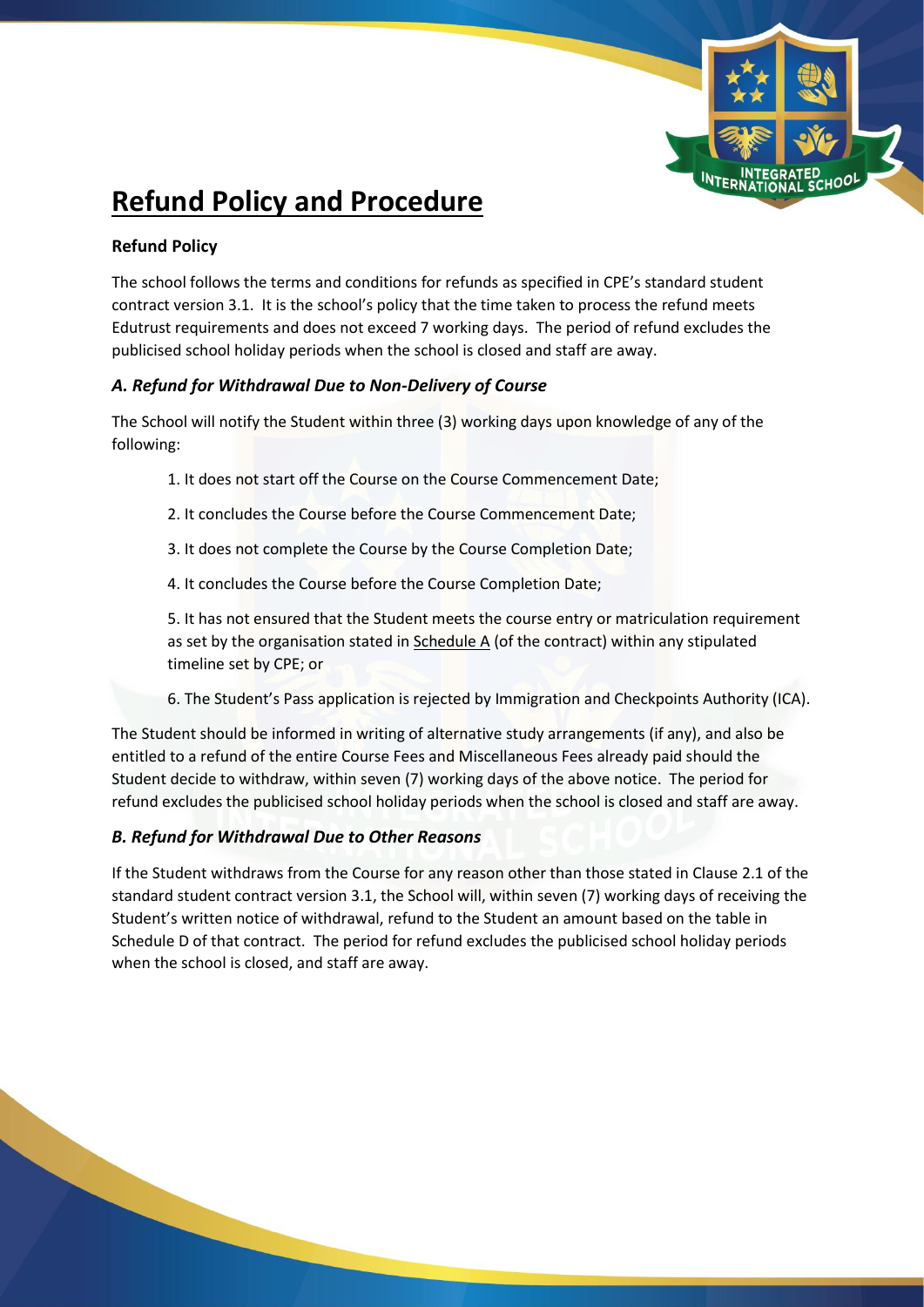

The said Schedule D reads as follows:

| % of [the amount of fees paid under | If Student's written notice of withdrawal is                                    |
|-------------------------------------|---------------------------------------------------------------------------------|
| Schedules B and C]                  | received:                                                                       |
| 60                                  | more than 30 days before the Course                                             |
|                                     | <b>Commencement Date</b>                                                        |
| 0                                   | before, but not more than 30 days before the<br><b>Course Commencement Date</b> |
| 0                                   | after, but not more than 7 days after the Course<br><b>Commencement Date</b>    |
| 0                                   | more than 7 days after the Course Commencement<br>Date                          |

## **C. Cooling-Off Period**

The PEI will provide the Student with a cooling-off period of seven (7) working days after the date that the Contract has been signed by both parties.

The Student will be refunded the highest percentage (stated in Schedule D) of the fees already paid if the Student submits a written notice of withdrawal to the PEI within the cooling-off period, regardless of whether the Student has started the course or not.

### **D. Conditions for cancellation of course and Refund**

The school reserves the right to cancel a course if the number of students is four or lesser, in which case, the refund policy above applies. The school will inform students of the cancellation of course not less than three (3) working days before the course commencement. In such a case, the application fee will also be refunded within seven (7) working days after the announcement of cancellation of course. The period for refund excludes the publicised school holiday periods when the school is closed, and staff are away.

### **E. Non-Refundable Fees**

The following are non-refundable

- a. Application Fee. However, in the circumstance where the school has decided not to commence a course, the application fee will be refunded within seven (7) working days after the student is notified, unless the student takes up alternative study arrangements with the school. The period for refund excludes the publicised school holiday periods when the school is closed, and staff are away.
- b. b. Miscellaneous Fees paid to the school. However, a refund will be made in a 'withdrawal for non-delivery course scenario due to the school's non-performance of its contractual obligations or if the student pass application is rejected by ICA.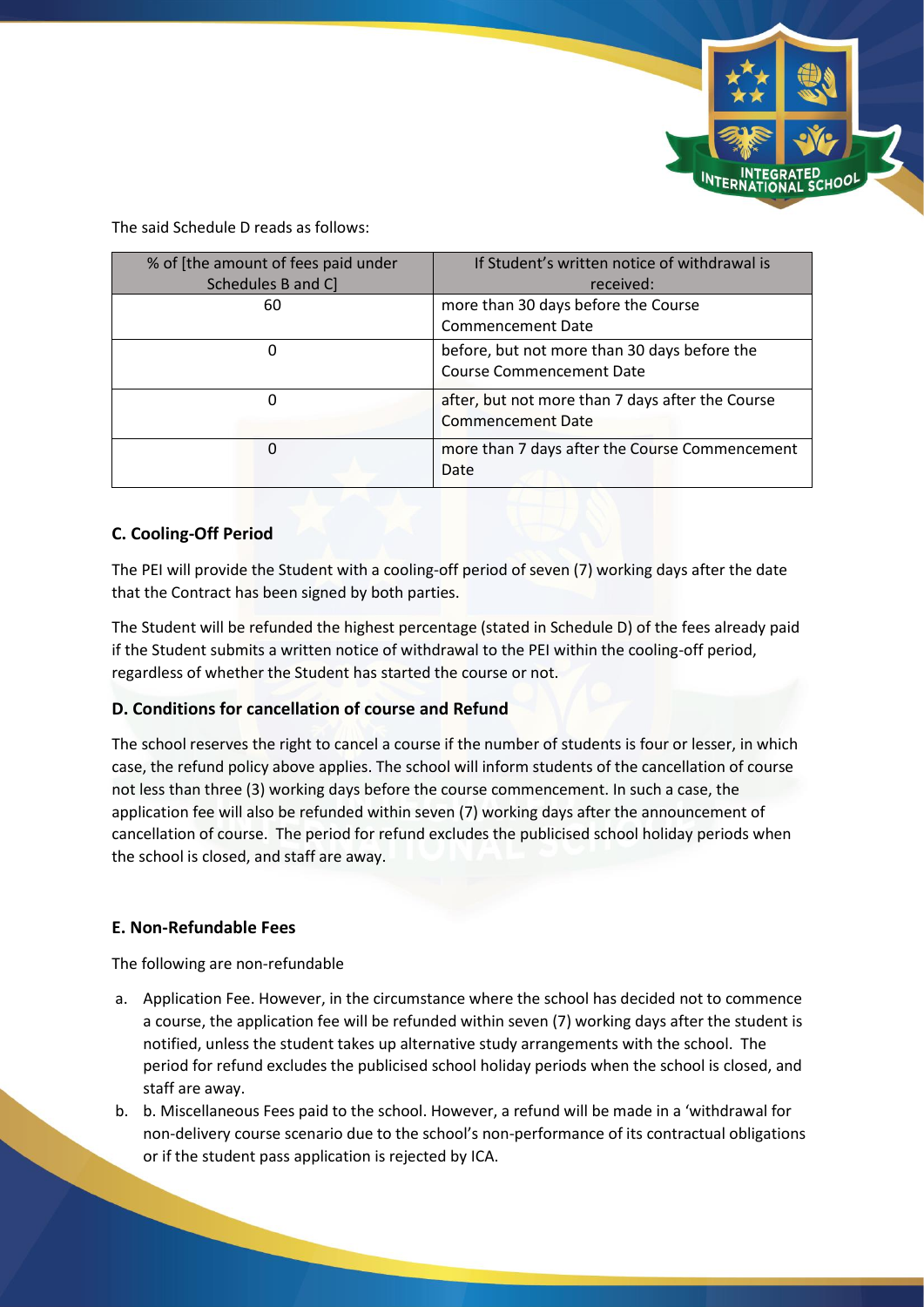

- c. Third parties charges e.g. banker's guarantee, AEIS registration fee.
- d. d. No refund of any fee if the student has committed an offence and is expelled by the school after due process of investigation by a Disciplinary Committee set up by the Principal.

#### **Refund Procedure**

#### A. Conditions

The school's refund procedure covers the following commonly transpiring situations when they are approved.

- 1. School's non-performance
- 2. ICA not approving the student pass
- 3. Student changes his/her mind during the 7 day cooling off period
- 4. Student's withdrawal
- 5. Course deferment
- 6. Course Transfer

#### **B. Procedures**

The procedure for student-initiated refund (due to Student's withdrawal /change of mind during 7 day cooling period, etc) is as follows:

1. The student fills-up and submits the Withdrawal Request Form to the school requesting a refund with the reasons.

2. The Office Manager processes this form.

3. Office Manager looks into the student's eligibility for a refund. She calculates the amount of refund and email to the student/parent/guardian showing the breakdown on the refund. The student/parent/guardian then acknowledges in email regarding the calculation of the refund.

4. Office Manager presents the case to Principal for approval.

5. After the Principal has approved, the Office Manager informs the insurance provider of the student's withdrawal by updating the relevant particulars in the insurer's website. The refund is made directly to the student. Where possible (e.g. refund in cash) the student signs an acknowledgement confirming the receipt of his money.